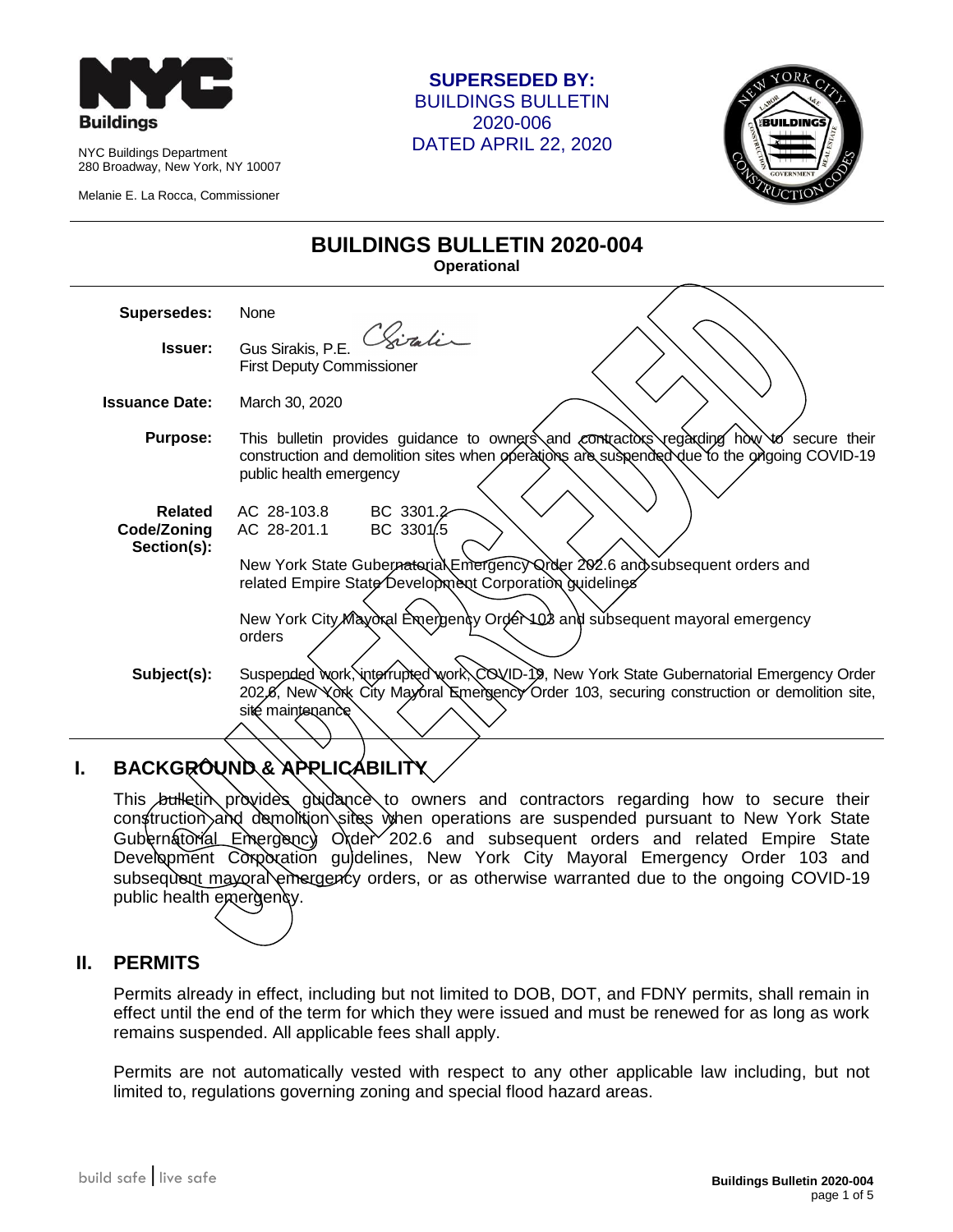#### **III. SECURING & MAINTAINING THE SITE**

The owner of any site, subject to the provisions of this bulletin, is responsible for ensuring the site is secured and maintained in such a manner as to safeguard the public and property throughout the duration of time operations are suspended. At a minimum, this includes the following:

- 1. Weekly (minimum) safety inspections shall be performed by the owner or his/her designee to ensure the construction or demolition site is safe and in continued compliance with these requirements and all other applicable laws and regulations. In addition to the minimum weekly inspection, an inspection shall be made the day of and following severe weather, such as unusually high winds or heavy rain or snow. Where the site is subject to the training provisions of Section 3321 of the Building Code, these safety inspections shall be performed by an individual who possesses a Site Safety Training (SST) Supervisor Card. The Department shall be immediately notified of any unsafe conditions.
- 2. Reports of all safety inspections described in item #1 above shall be prepared, signed, and dated by the individual who performed the inspection and shall be kept at the site available for inspection by the commissioner upon request. In addition, for a site that required a site safety manager, site safety coordinator, or construction superintendent and had not yet been released from such requirement by the Department, a weekly certification shall be made to the Department electronically in a form and manner acceptable to the Department.
- 3. All utilities essential to site maintenance shall be maintained (for example, electrical service needed to power sidewalk shed lighting). Where freezing conditions are encountered utilities shall be safeguarded against freezing conditions.
- 4. Temporary Certificates of Occupancy, if *issued*, shall be kept current and renewed as required. Any requirements imposed as a condition of the issuance of the Temporary Certificate of Occupancy shall continue to be met.
- 5. The site shall be kept free of garbage, construction and demolition debris, excess vegetation, and standing water.
- 6. All construction and demolition materials shall be safely stored.
- 7. The site shall be safeguarded against high wind events and additional safeguards shall be implemented as forecasts warrant. All light-weight materials susceptible to becoming windborne shall be removed from the site, tied down, or ballasted. All equipment and temporary construction installations shall be properly secured. See **Buildings Bulletin 2015-029** for additional information.
- 8. Fencing shall be provided and maintained around the site as required by Section 3307.7 of the Building Code.
- 9. Public sidewalks and walkways shall be maintained in a safe condition in accordance with Section 3303.4 of the Building Code and Department of Transportation (DOT) regulations, free of ice, snow, grease, debris, tripping hazards, etc. Required illumination shall be maintained for all public sidewalk and walkways.
- 10. Perimeter security shall be maintained, to the extent feasible, so as to discourage illegal dumping. Illegal dumping on the construction site shall be promptly reported to the Department of Sanitation for enforcement action.
- 11. All formwork and re-shores shall be removed, provided concrete has reached its design strength. If re-shores are to remain, they shall be periodically checked during weekly safety inspections to make certain they are snug. Perimeter re-shores shall be tied back as required by Section 3305.3.6.1.2 of the Building Code.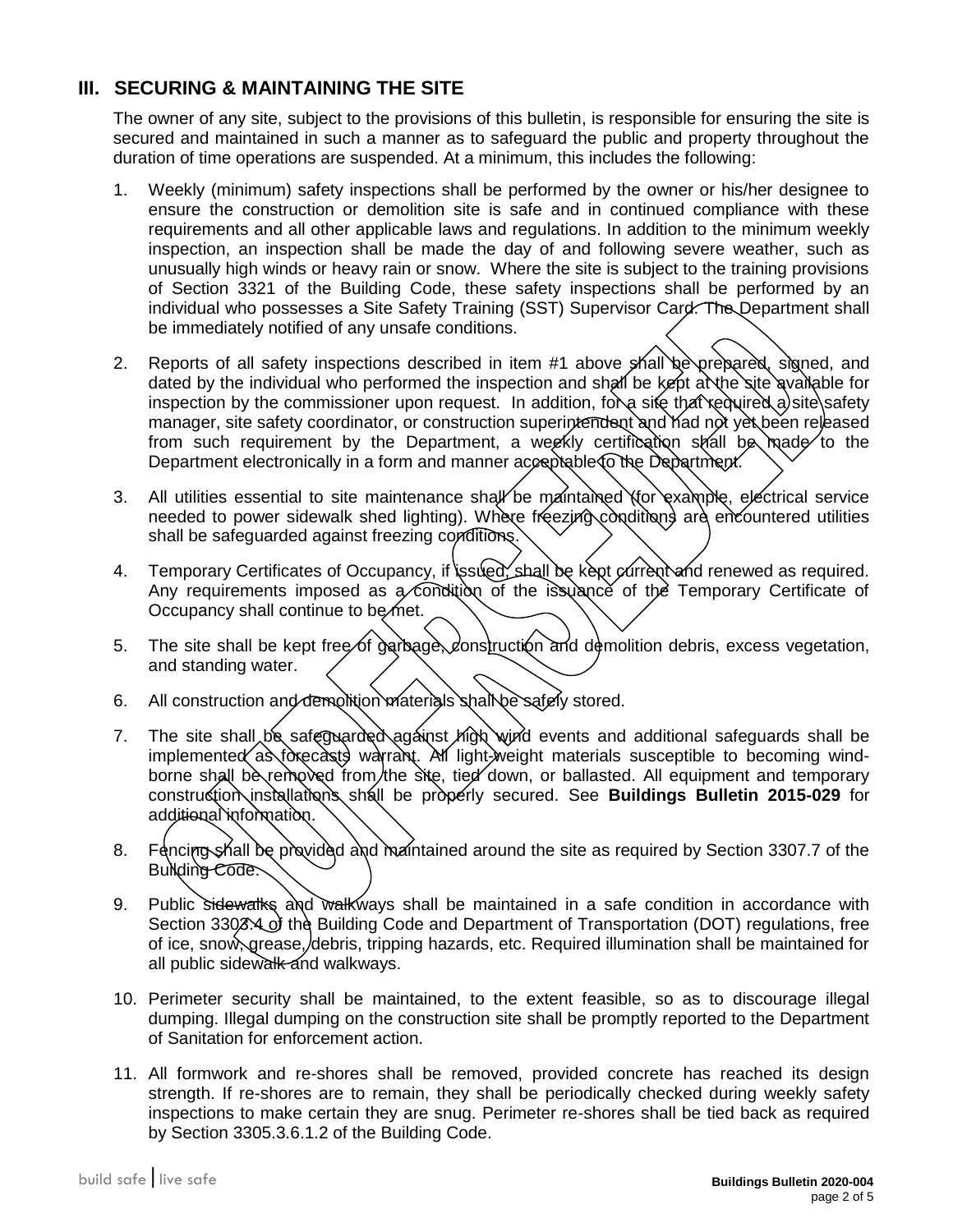- 12. All required construction signs shall be maintained at the site.
- 13. All protective measures on site, including but not limited to guardrails, netting systems, cocoon systems, adjoining property protection, floor and safety openings, and sidewalk sheds shall be safely secured and maintained at the site.
- 14. Scaffolding shall be safely secured and maintained at the site. Loose scaffold planking shall be removed or properly fastened. Scaffold tiebacks shall be maintained and inspected for signs failure.
- 15. All required temporary or permanent egress shall be maintained clear and unobstructed.
- 16. All required temporary or permanent exit signs and exit illumination shall be maintained.
- 17. All required fire suppression (standpipe, sprinkler) and fire detection equipment (smoke, carbon monoxide, fire) shall be maintained. Fire Department hose connections shall be illuminated and identified, as required under Section 3303.8 of the Building Code.
- 18. Required hoists or elevators for use of the Fire Department shall be maintained for structures in excess of 75 feet and readily accessible to Fire Department personnel. Any hoist, whether required as an "elevator-in-readiness" or not, shall be properly maintained and tested every month to ensure it is operational.
- 19. Any crane that is inactive and that will remain onsite shall be stored in accordance with the manufacturer's recommendations and the approved CN drawings. Periodic inspections and maintenance of cranes shall be performed in accordance with  $\Lambda$ RCNY 3319-01(k)(3)&(4), 1 RCNY 3319-01(I), and manufacturer specifications. In addition, the certificate of operation and certificate of on-site inspection shall be maintained in a valid and current status while the crane is on-site. Where a crane is inactive for a period greater than 30 days and the contractor/equipment user is non-responsive, the crane's owner shall be responsible for maintaining the crane and keeping all crane permits valid. All maintenance performed shall be documented in the crane maintenance logbook.
- 20. All other construction equipment shall be safely stored and maintained in accordance with manufacturer recommendations.
- 21. Required watchpersons shall be maintained at all times where required by Section 3303.3 of the Building Code.
- 22. Rodent control plan shall be implemented.

### **IV. SPECIAL REQUIREMENTS FOR OPERATIONS SUSPENDED IN EXCAVATION/FOUNDATION PHASE**.

All excavation/foundation sites shall comply at a minimum with the following:

1. Un-shored earth cuts shall be sloped or benched to an effective stable angle of repose of 45 degrees (33 degrees in loose or sandy soil) or flatter and stabilized to prevent erosion. Maintenance of angles steeper than 45 degrees (33 degrees in loose or sandy soil) or adjacent to existing buildings or public ways will not be permitted without a geotechnical report submitted to the Department within 48 hours of the suspension of work by licensed professional engineer verifying stability of soil at proposed angle.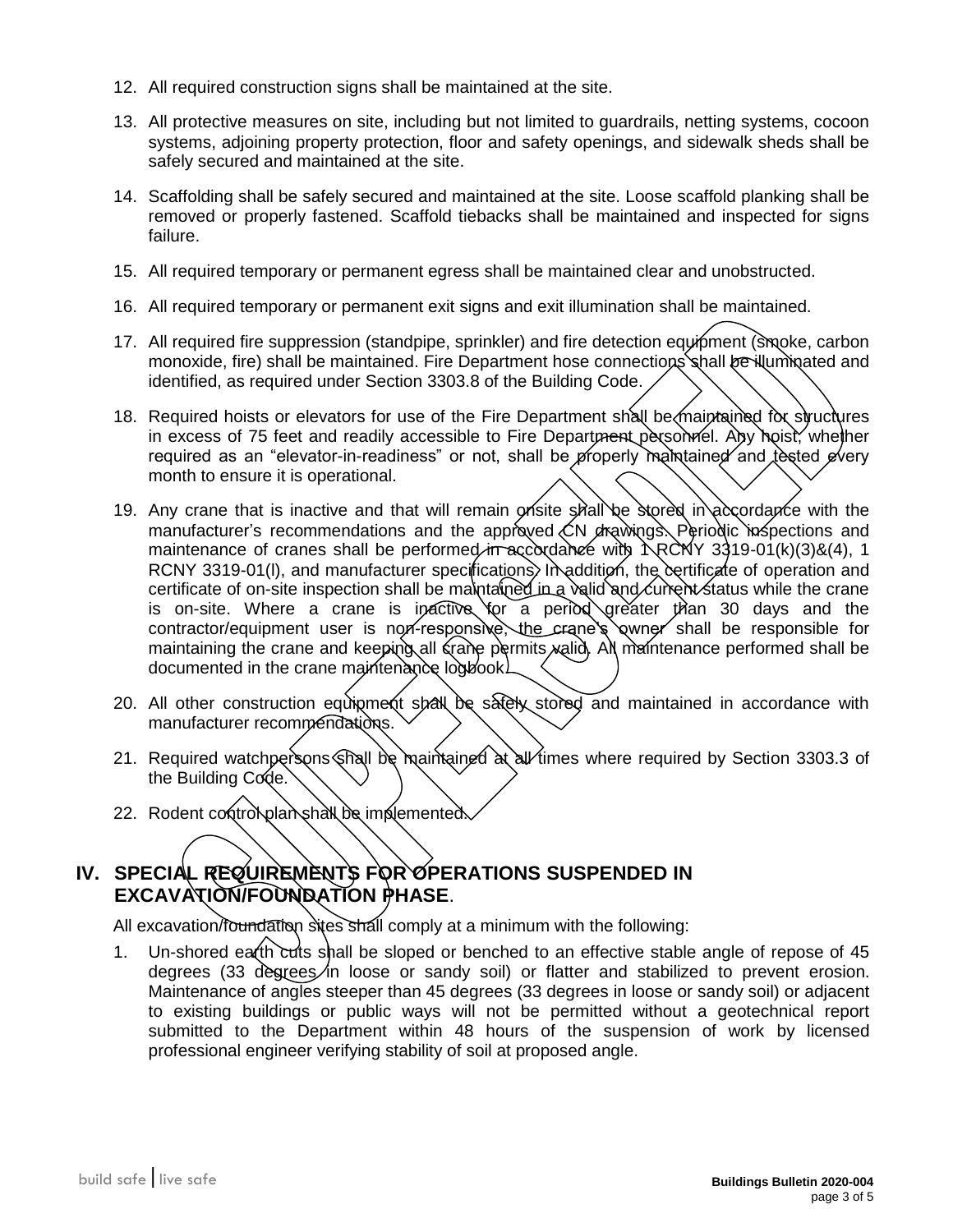- 2. Soil shall be sloped away from adjoining structures, lots, and public sidewalk, for proper drainage.
- 3. Support of excavation (SOE) shoring shall be inspected within 48 hours of the suspension of work by a licensed professional engineer for conformance to and completeness in accordance with design. All elements of installed SOE shall be completed such as tiebacks, rakers, footing blocks, whalers. SOE shall also be inspected weekly (minimum), as well as after heavy rain events, by a licensed professional engineer to ensure sustained stability. Lagging boards shall be also be inspected against soil loss.
- 4. Underpinning shall be inspected within 48 hours of the suspension of work by a licensed professional engineer for conformance to and completeness in accordance with the approved design. All excavated underpinning piers shall be concreted, and load transferred to the pier. Unless underpinning is braced by rakers or tie backs, fill shall be placed against all exposed underpinning, to prevent lateral displacement. Underpinning shall also be inspected weekly (minimum), as well as after heavy rain events, by a licensed professional engineer to ensure sustained stability of underpinning and of structure that was underpinned.
- 5. Excavations/Foundations shall be maintained dry. Where pumping operations were employed a licensed engineer shall evaluate foundation uplift and waterproofing prior to authorizing cessation of pumping operations. Note: Department of Environmental Protection (DEP) permits are required for pumping into city wastewater removal systems and Department of Environmental Conservation (DEC) permits are required for pumping into natural water bodies.
- 6. All foundations and walls exposed as a result of excavation or demolition operations shall be weatherproofed.
- 7. All emergency egress shall be maintained, including ladders, scaffold stairs, graded ramps.
- 8. All heavy construction equipment and storage (trailers, shipping containers, excavators, backhoes, etc.) shall be removed from the site or relecated back from edge of excavation a distance equal to 1<sup>1/2</sup> depth of excavation, unless engineer of record certifies that SOE shoring is designed for the surcharge load from equipment.

## **V. SPECIAL PROVISIONS FOR SUSPENDED SITES IN EXISTING BUILDINGS**

- 1. The requirements of all tenant and occupant protestion plans shall remain in place throughout the term of suspension of construction activity. Weekly (minimum) inspections shall be performed by the owner or his/her designee to ensure the construction or demolition site is safe and in continued compliance with these requirements and all other applicable laws and regulations. Where the site is subject to the training provisions of Section 3321 of the Building Code, these safety inspections shall be performed by an individual who possesses a Site Safety Training (SST) Supervisor Card. The Department shall be immediately notified of any unsafe conditions.
- 2. Reports of all inspections described in item #1 above shall be prepared, signed, and dated by the individual who performed the inspection and shall be kept at the site available for inspection by the commissioner upon request.

#### **VI. ADDITIONAL MEASURES MAY BE ORDERED**

The Commissioner may require additional measures to ensure sites are maintained safely based on site-specific conditions. Any construction or demolition site where operations have been suspended and site conditions have become hazardous may be declared an "unsafe building"